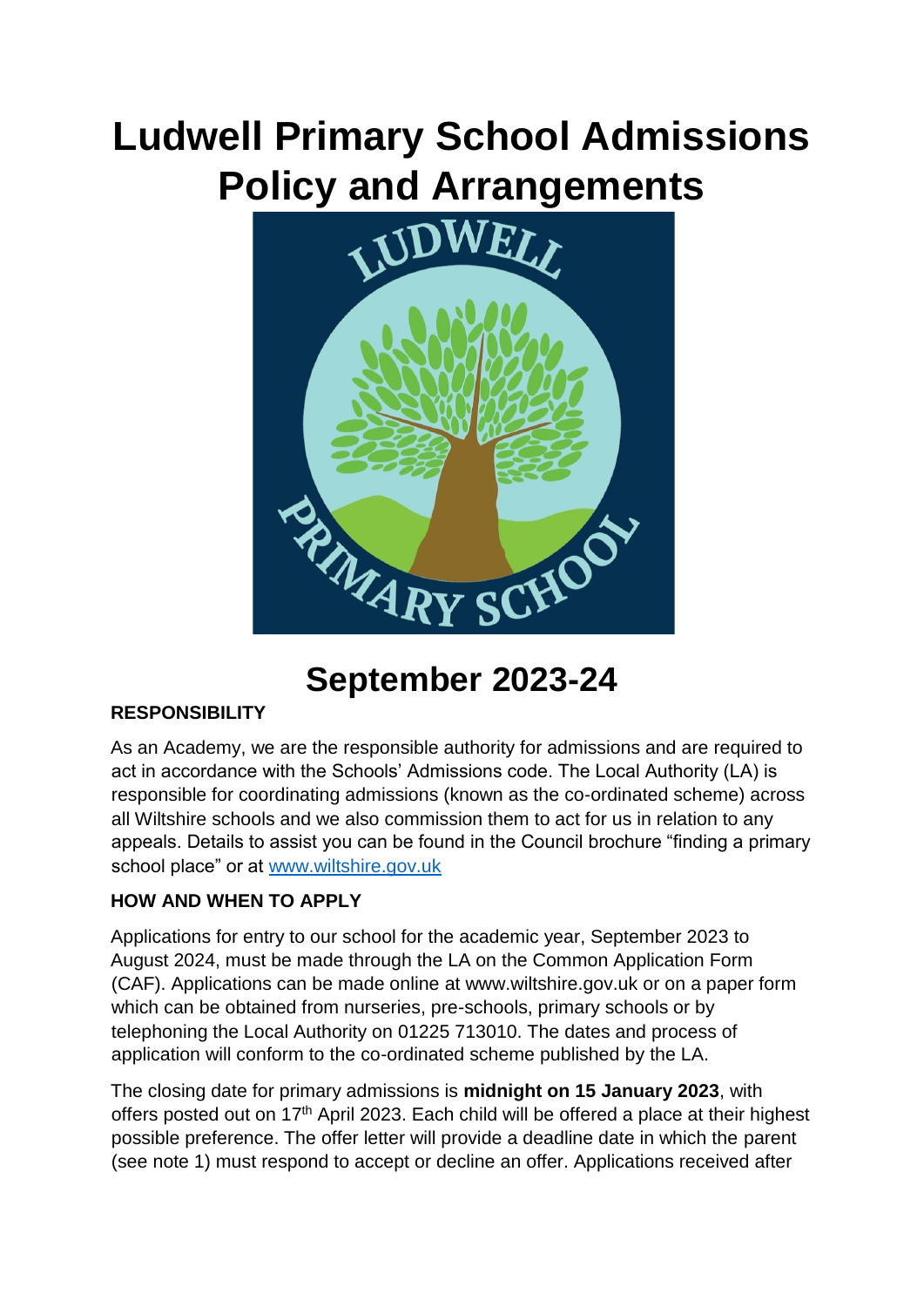the deadline will only be considered after all those received by the deadline. The number of admissions for each academic year is 15 places. Places for the academic year 2022/23 are open to all children born between 1 September 2018 and 31 August 2019.

# **RECEPTION ENTRY**

The Admissions Code states that all reception children must be offered a full time place in the September following their fourth birthday. Parents can defer the date their child is admitted to school until later in the school year but not beyond the point at which they reach compulsory school age or, for children born between 1 April and 31 August, not beyond the beginning of the final term of the school year for which the offer was made.

If you wish to defer entry, this must be discussed with the Headteacher when accepting the offer of a place. Where parents wish, children may attend part-time until later in the school year but not beyond the point at which they reach compulsory school age. Part-time is determined as five mornings a week or five afternoons a week. Again, this will need to be discussed with the Headteacher.

All applications for children requesting admission outside their normal age group will be processed as outlined in Wiltshire Council's Co-ordinated Admissions Scheme, which has been drafted in line with the School Admissions Code. All reception places will be allocated using our normal over subscription criteria. The governors may ask for proof of residence (see note 2).

# **OUR OVERSUBSCRIPTION CRITERIA (IF WE DON'T HAVE ENOUGH PLACES)**

The Governors will apply the following over subscription criteria when deciding to offer places. All applications will be considered equally irrespective of ability or need. Places will be awarded in the following priority order.

# **1. Looked After Children/Previously Looked After Children**

A 'looked after child' or a child who was previously looked after but immediately after being looked after became subject to an adoption, child arrangements, or special guardianship order. A looked after child is a child who is (a) in the care of a local authority, or (b) being provided with accommodation by a local authority in the exercise of their social services functions (see the definition in Section 22(1) of the Children Act 1989).

# **2. Vulnerable children**

- Children from families registered with the National Asylum Support Service.
- Children or families with a severe medical condition (where written evidence is available from a Senior Medical Officer or the family's General Practitioner or specialist showing it would be detrimental to the child or family's health not to admit him or her to the school) or children with particular educational needs where written evidence is available from Central SEN Services to show that it would be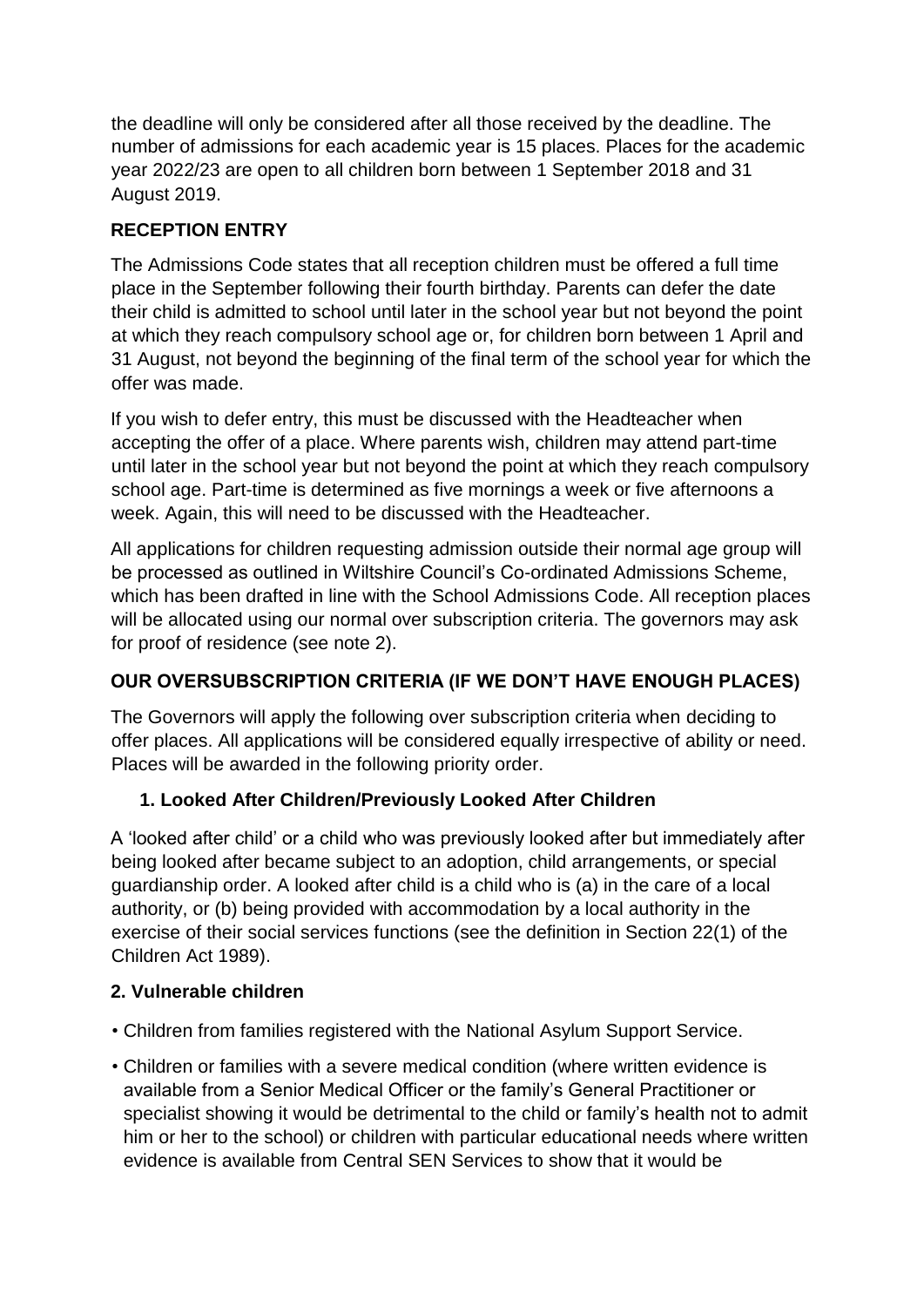detrimental to the child not to be admitted to the school. (For purposes of the above "family" is defined as those living at the home address at the time of application and also living at the home address on a permanent basis.)

#### **3. Children of staff**

Children of staff who have

- (i) been employed at the school for two or more years at the time at which the application for admission to the school is made or
- (ii) have been recruited to fill a vacant post for which there is a demonstrable skill shortage.

4. In-area siblings (a sibling refers to Brother or Sister, half Brother or Sister, who shares one natural parent, legally adopted or fostered Brother or Sister, Step Brother or Sister, or the child of the parent/carer's partner, and in every case, who is living in the same family unit at the same address.) A child is considered under this criterion if:

• a sibling is on the roll of the preferred school as at the deadline date (providing that the sibling is not in their final year at the school); and

• the child lives within the designated area or shared area of the school at the same address as the sibling.

- 5. Out of area siblings (see 3 above for definition of sibling.) A sibling is on the roll of the preferred school as at the date of admission (providing that the sibling is not in their final year at the school)
- 6. Designated area and shared area multiple births

Children who are twins (or other children of multiple births) applying for places at the same time and who are living at the same address which is within the designated area or shared area of the school.

7. Other in-area children

A child is considered in this category if they live within the designated (or discrete geographical area) or a shared area served by the school.

#### 8. Other Children

**TIE BREAK** - Children to whom none of the above criteria apply.

If there are more applications than places available within any of the criteria above, then the straight-line distance from the child's home address to the school will be used as a tie-break. Distances supplied by the LA will be used and these will measure the straight line distance using the Ordnance Survey eastings and northings for the child's home address and the school. Those with the least distance will be given priority. In the event of there being equal distances the priority will be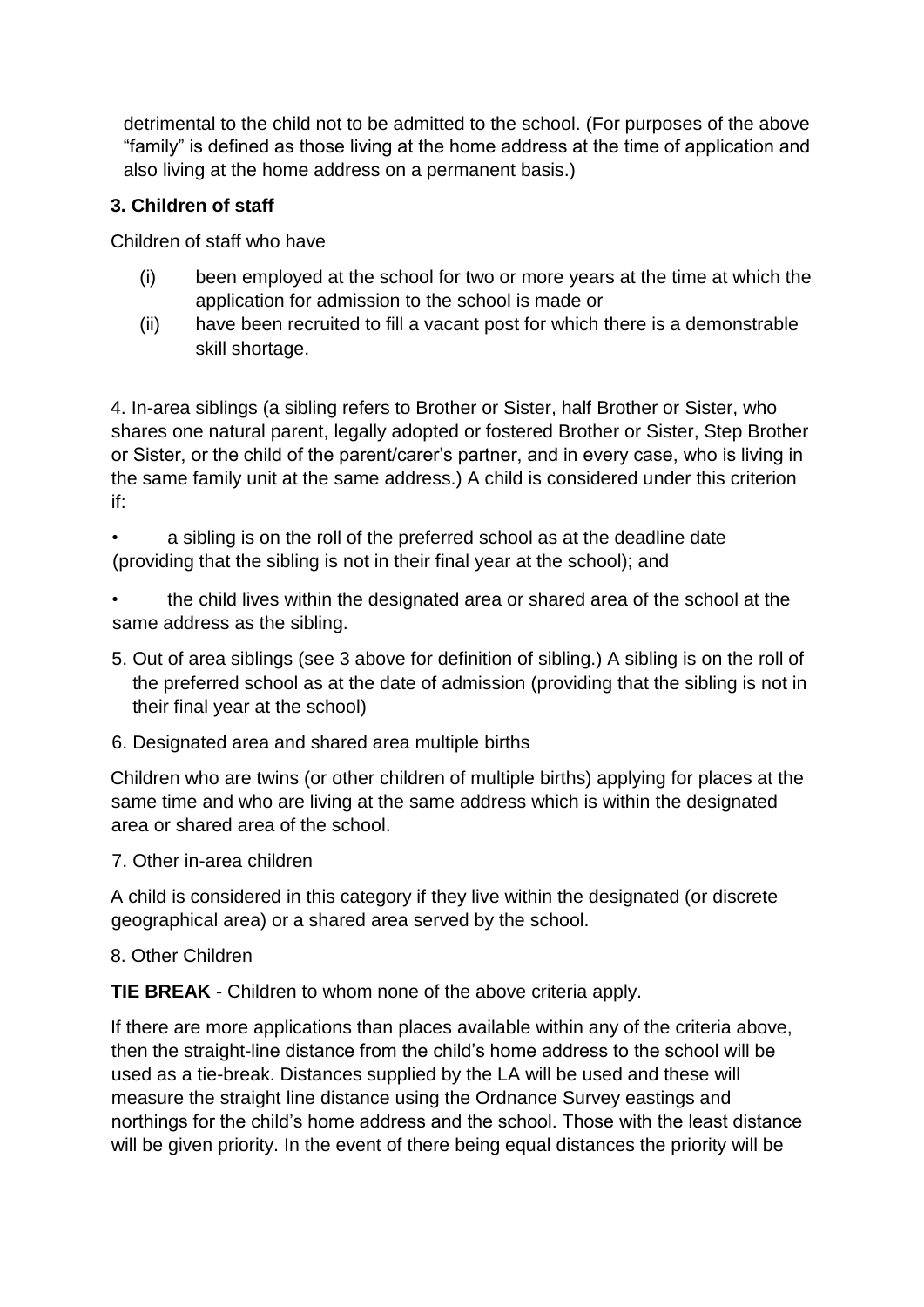decided by casting lots (random allocation). This will be carried out by the Head of School.

• The address that determines a child's designated or shared area is the place where he or she is ordinarily resident at the deadline for applications.

There is no guarantee that a younger sibling will obtain a future place in the same school as his or her Brother or Sister. Places will be offered with due regard to the admission number of 15 but with the following exceptions.

**EXCEPTED PUPILS** now include multiple births or armed forces children who would otherwise have been excluded previously by the admission number. This applies to the designated school only and only where a reasonable alternative is unable to be offered. There are separate arrangements for children of families of service personnel with a confirmed posting to the area and children from overseas as follows:

Applications for children of service personnel with a confirmed posting to the county, or crown servants returning from overseas to live in the county, will be considered in advance of the family moving into the county if necessary. Where possible, an application must be included in the normal admission round. An official letter, such as a posting note or letter of support from the commanding officer, should be sent to the school and local authority as soon as possible. This should include the relocation date and Unit postal address or quartering area address (the address of the closest house in the nearest 'quartering area'). Until a fixed address is available, the Unit postal address or quartering area address will be used and a school place allocated accordingly. The school will not refuse a service child a place because the family does not currently live in the area, and will not reserve blocks of places for these children. Children will be considered to be siblings if any Brother or Sister is going to be attending a school. Their position on any waiting list will be set accordingly. All applications will be dealt with in accordance with these admission arrangements. If a reasonable alternative cannot be offered, the child may be admitted as an 'excepted pupil' under the School Admissions (Infant Class Sizes) (England) Regulations 2012. This includes the allocation of a place in advance, if accompanied by an official government letter which declares a relocation date and a Unit postal address or quartering area address for considering the application against any oversubscription criteria. This also includes accepting a Unit postal address or quartering area address for a service child.

Ludwell Primary School ensures that its arrangements support the Government's commitment to removing disadvantage for service children as appropriate to the arrangements for the area and as described in the local authority's composite prospectus.

Multiple births- In the case of multiple births, these are excepted pupils, alongside children of service personnel i.e. admitted to an infant class under specified circumstances (including for children of service personnel late arrival into the area where no other school within the statutory walking distance is available) and if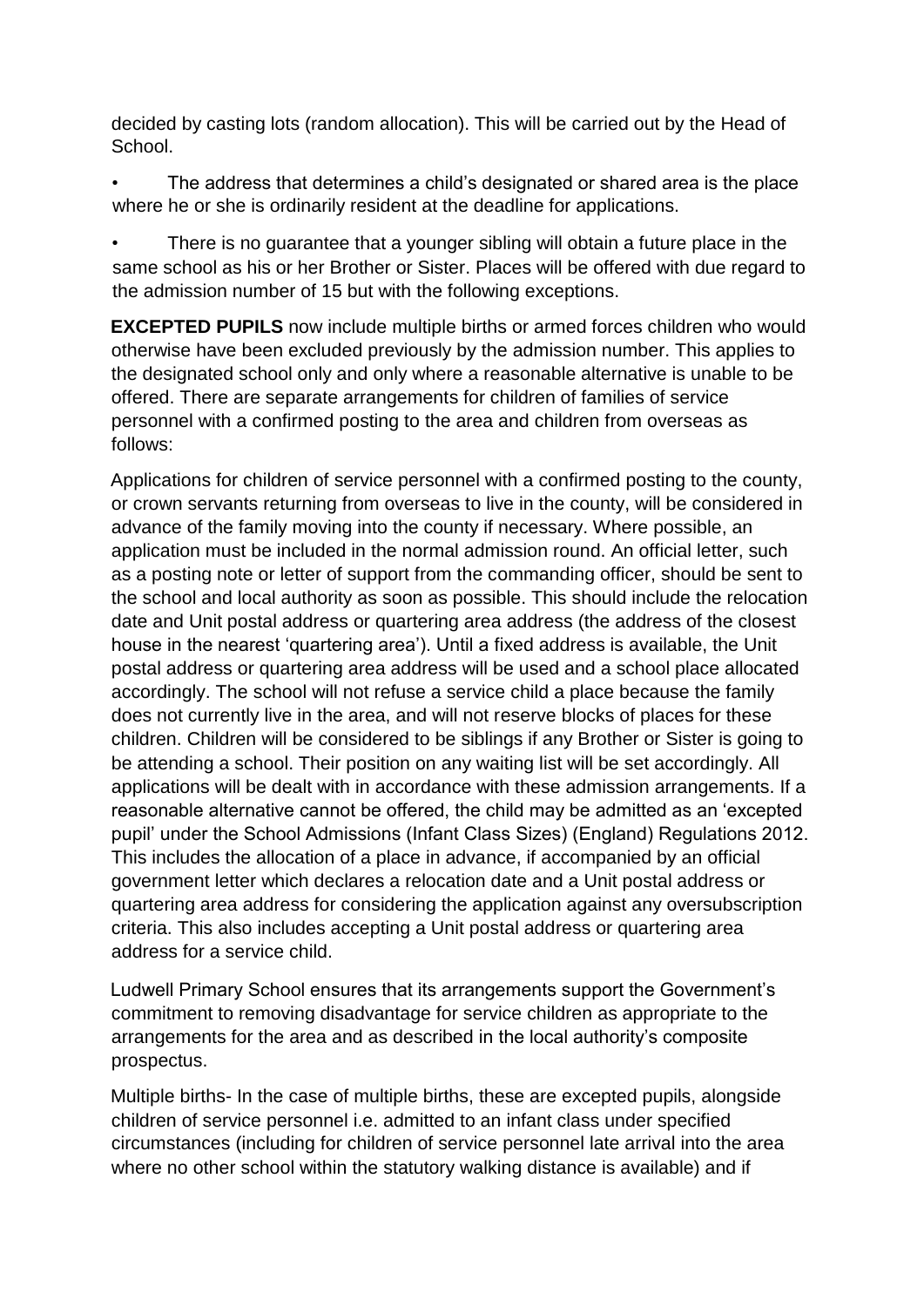resulting in taking class sizes above 30 then will remain in that category as long as they are in an infant class.

SEN (Special Educational Needs) - Where the school is named in a child's statement the governing body has an obligation to admit that child.

Children from overseas - We treat applications for children coming from overseas in accordance with European Union law or Home Office rules for non-European Economic Area nationals. (Non–statutory guidance on this is available on the website of the Department for Education.)

# **APPEALS**

There are established arrangements for appeals against non-admission which are currently organised by the Local Authority. Details of how to appeal will be sent out with any refusal letter or are available from the school. It should be noted that, in the event of an unsuccessful appeal against non-admission to the school, the Trustees/Governors do not consider any further application in the same school year, unless there is a major change in circumstances e.g. change of address.

# **WAITING LIST**

Waiting lists will not be fixed following the offer of places; they are subject to change. This means that a child's waiting list position during the year could go up or down. Any applicants to whom it is not possible to offer a place MUST REQUEST to be added to the school's waiting list as this is not automatic. A waiting list will remain in place until the end of the academic year. A new application must be submitted to the Local Authority for the following academic year in the event that a place is not offered. Late applicants should complete the admissions form available from the LA or the school and then return this information to the LA.

# **FAIR ACCESS PROTOCOL**

The school participates in the Wiltshire's LA's Fair Access Protocol, details of which can be found by visiting the website at [www.wiltshire.gov.uk/admissions.](http://www.wiltshire.gov.uk/admissions) 

# **IN- YEAR TRANSFERS**

Applications for other year groups (including children already in a Wiltshire school or from children moving into the school area) are normally restricted to September, January or April. Any applicant wishing to apply to Corsham Primary School should apply to Wiltshire Council (LA). We work to ensure that our policy complies with all the relevant legislation concerning class sizes and equal opportunities.